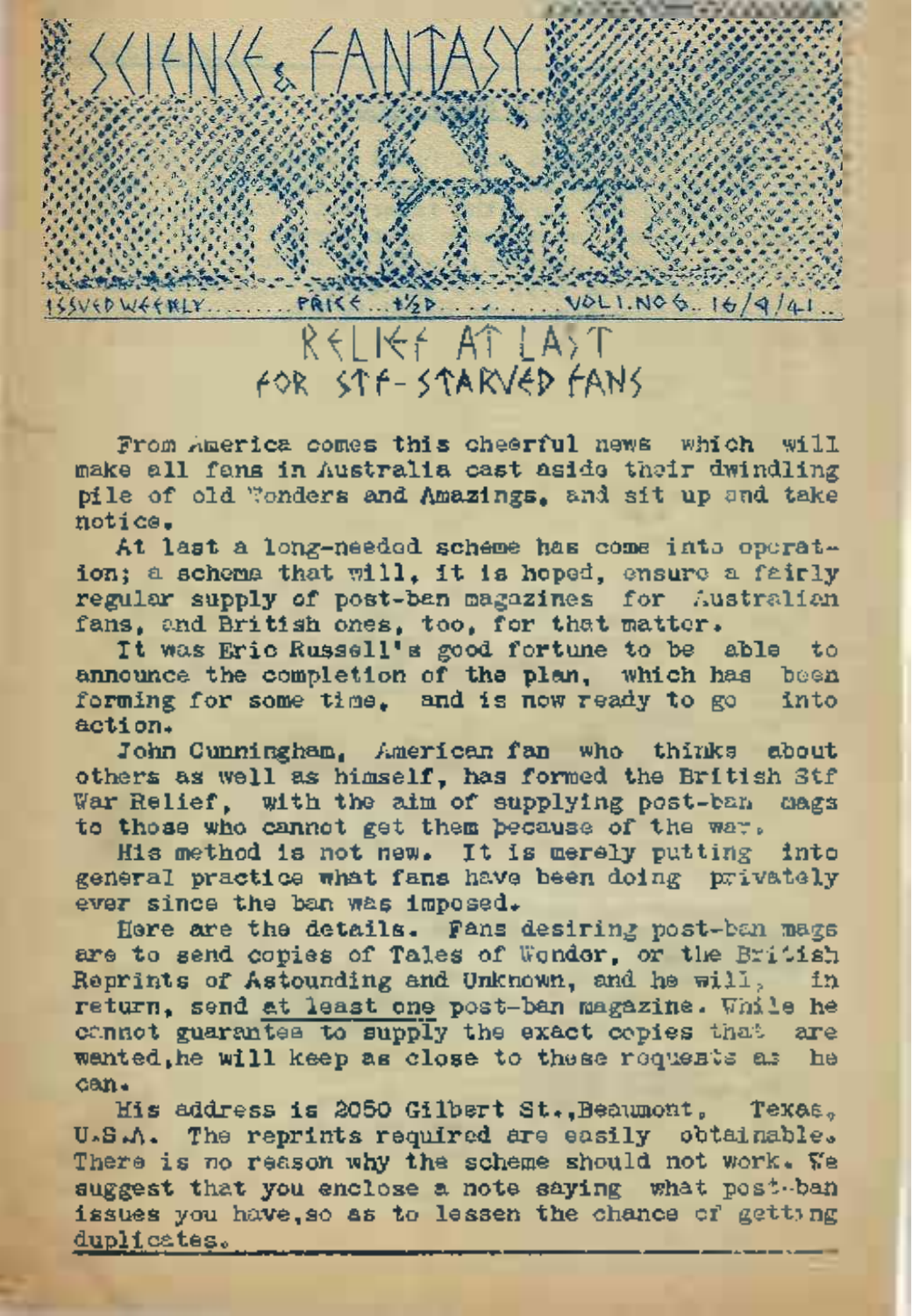#### PAGE TWO POLLS. FINLAY GAINING AS KID DRAWS NEAR.

Last week we said that final results in the poll for artists might be published in this issue. All we were waiting for were the interstate votes. They still have not come, so we have been forced to extend, the poll one week. However, with or without interstate votes, next week will see the close of poll No.1.

Most Sydney fans have voted by now, so there are only two extra votes on to the last score.Position at present is:

Total number of votes. .11 Moreous, so we have been foreing to the compact to the conditions, and the set all non-wook, However, with or without is.<br>Example the condition of points of points of points of the set is some set is some set is.<br>Total num CARTIER, FINLAY, PAUL, WESSO.... 6 BCK............................................................. .... <sup>5</sup> MOREY, SCHNEEMAN................................. .. <sup>4</sup> '■ DOLD, KRUPA............................................ ... <sup>2</sup> " MARCH!ONI............................. .. ..................... 1 "

At one stage during the week Rogers, Paul, and Wesso were level with six points. Then the next vote separated them again, leaving the positions as above,

Finlay is still gaining. In the last five votes he has only missed once, and is now in second place, one point behind Rogers.

Only other thing of interest during the week was the entry of Marchioni into the competition, with one point.

Don't forget. Final results next week, also start of poll No.2, which we would very much like to finish on time..

## MELBOURNEWS. . BY WOG HOCKLEY

### FUTURE FAN?

Marshall MacLennan recently became the father of another daughter-Let's hope that young Miss Haclennan follows in father's footsteps with regard to stf.

#### <sup>M</sup>ORE QUESTION MARKS.

Following on this piece of news, Wog says that "we" are going to hold a meeting at MacL's place. However, he did not say whether "we" meant the F-S.M., or just ttwe" <sup>o</sup>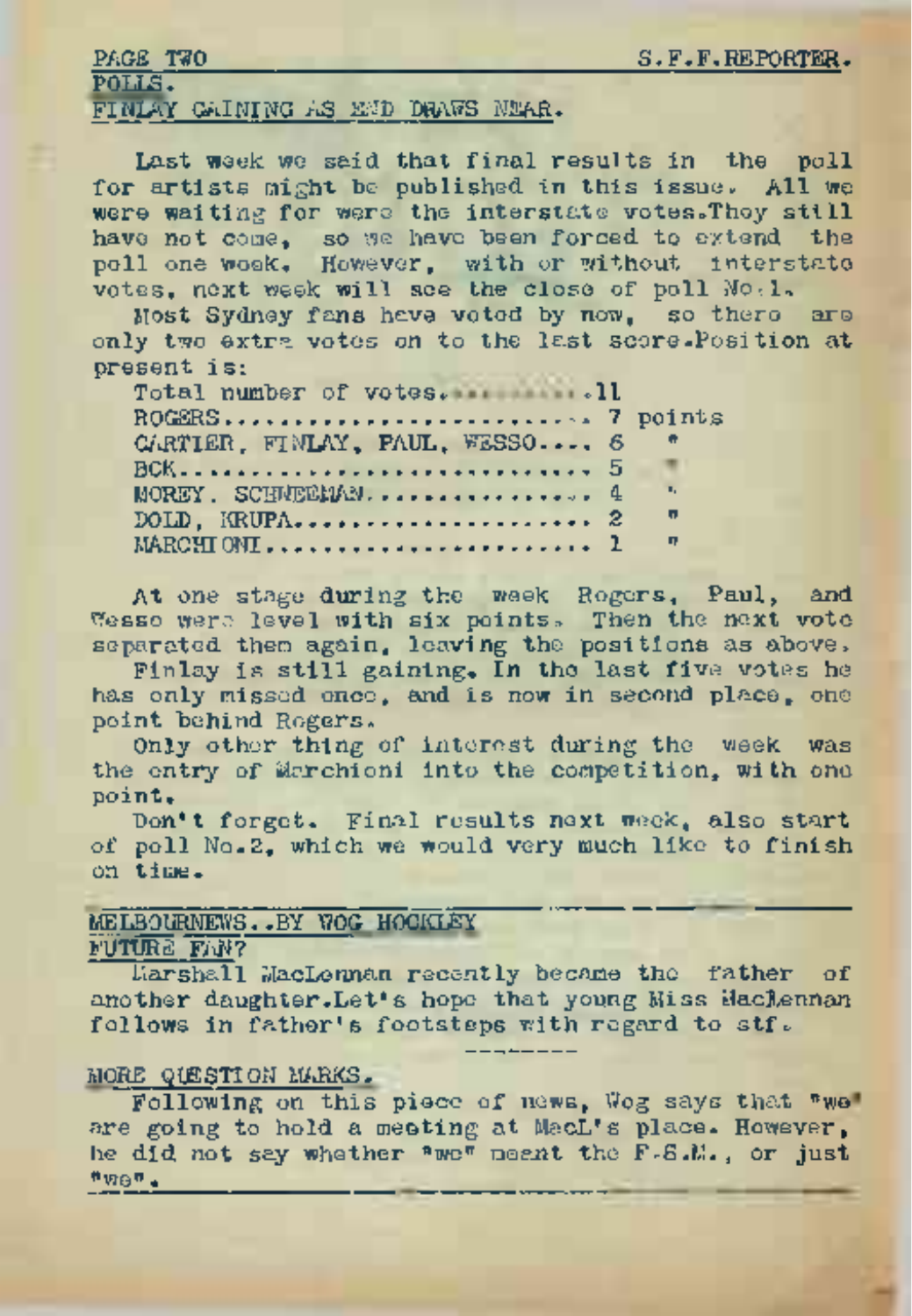S.F.F. REPORTER.. PA® THWBK---------

FIMS.<br>SOLVED - ONE LYSTERY.

The mysterious vanishing of "Thief of Bagdad" now has a solution, and a simple one, tto.

This film started out as Xmas attraction at Hoyts Sydney Regent. It had a very successful run of about ten weeks. Sydney fans waited for it to come out to the suburbs. They waited about six months before they got any news of it. Meanwhile, Melbourne was also on<br>the lookout for it. They also had to wait six months. But why? What caused this holdup?Tho answer is simple

The first prints were sent to Sydney, and arrived near the end of last year.Thus the Regent was able to show "Thief" on its Xmas programme. But other prints, sent about the same time, did not arrive until a few be held up till the prints completed their ten months Journey.Now they are here."Thief" is doing the rounds and everybody (we hope) is happy.

HERE, THERE, AND SOMEWHERE ELSE.

Would you like to know what is showing, and where? Checking up, we found that fantasy films had spread themselves all over the continent, so we thought you would like to see where they are at present.

Sydney has two fantasy shows at the moment. The Mayfair is screening "Topper Returns," and, of course "Fantasia" is still on at the Embassy, also at the Melbourne Savoy.

Brisbane's Regent is showing "Topper Returns," and the current programme at the Tivoli is the special "double horror" bill, "Man Made Monster," and "Horror Island".

Adelaide's only city attraction is"Topper Returns" which is showing at the Regent.

Down in Hobart, latest programme at his Majesty's includes "The Munmys Hand".

Going north again,and finishing our tour,Newcastle Victoria is screening that pro-science horror film "The  $A$ pe."

FANDOM AT RANDOM

EVANS BURNS F.NMAGS.

Visiting David R. Evans last weekend, Graham Stone found that fan putting all his fanmags into the fire-place, in preparation for a bonfire.After Graham took what he wanted, Mr. Evans burned the rest.